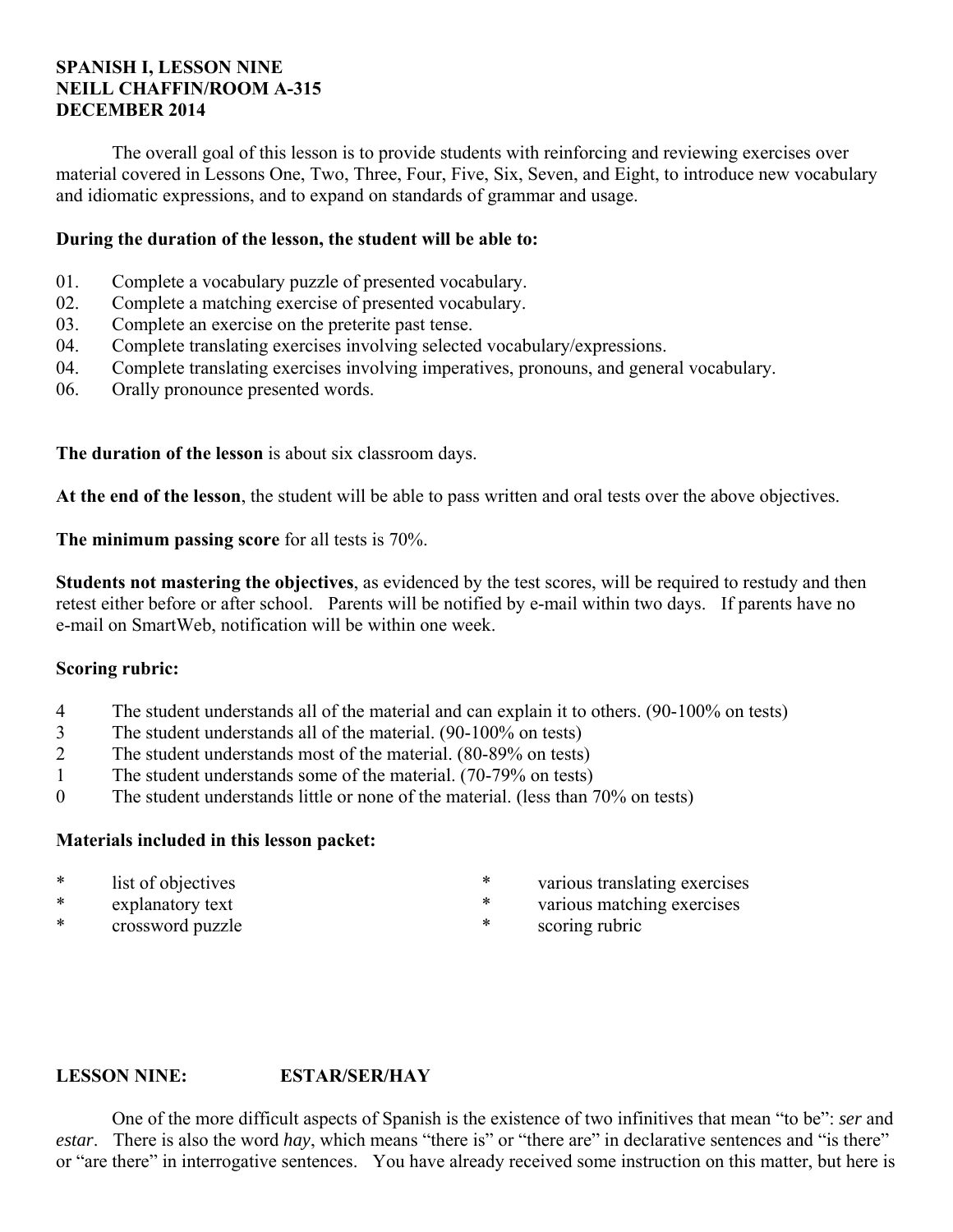another explanation.

#### **SER**

 The infinitive *ser* is used to indicate a *permanent* condition, before a predicate nominative, and to show origin, ownership, and material. Consider the following examples:

| Este cuaderno es de Margarita.       |
|--------------------------------------|
| This notebook is Margarita's.        |
| Los tenedores son de oro.            |
| The forks are gold.                  |
| La rosa es una flor.                 |
| The rose is a flower.                |
| Aquella señorita es ciega.           |
| That young lady is blind.            |
| El moviemento del reloj es de latòn. |
| The clock movement is brass.         |
| Los caballos son gordos.             |
| The horses are fat.                  |
| El roble es un àrbol.                |
| The oak is a tree.                   |
|                                      |

 Notice that in all these cases, the origin, condition, material, etc. is permanent. Of course, somebody may not always be fat, or ugly, or pretty, or rich, but the condition is not likely to change quickly.

#### **ESTAR**

 The infinitive *estar* is used to indicate location, a *temporary* condition, a state of being, or a condition of health or well-being, either physical or mental. Consider the following examples:

| La señora està enferma.       | Todos los estudiantes estàn aburridos.               |
|-------------------------------|------------------------------------------------------|
| The woman is sick.            | All the students are bored.                          |
| El libro està en la mesa.     | Las empanadas estàn listas.                          |
| The book is on the table.     | The empanadas are ready.                             |
| Madrid està en España.        | El gato està vivo.                                   |
| Madrid is in Spain.           | The cat is alive.                                    |
| Mi abuela està triste.        | El campo deportivo està en las afueras de la ciudad. |
| My grandmother is sad.        | The sports field is in the outskirts of the city.    |
| Su bisabuelo està muerto.     | Las manzanas estàn amargas.                          |
| His greatgrandfather is dead. | The apples are bitter.                               |
| El agua està caliente.        | Nadie està aqui.                                     |
| The water is hot.             | Nobody is here.                                      |

 Notice that *estar* is used before "alive" and "dead", even though death is a permanent condition. This is because it is a physical or mental state, more or less.

 There are some other considerations concerning *ser* and *estar*. If you say "*Mariela es bonita*", then you mean she is generally pretty. If you say "*Mariela està bonita*", then you mean she is pretty right now, but maybe not at other times. Some words may change meaning depending upon whether they come after *ser* or after *estar*. If you say "*Jorge està enfermo*", then you mean he is sick right now. If you say "*Jorge es enfermo*", then you mean he is sickly; that is, he is always sick. We are not going to dwell much on these distinctions in first year Spanish, but you should be aware of them.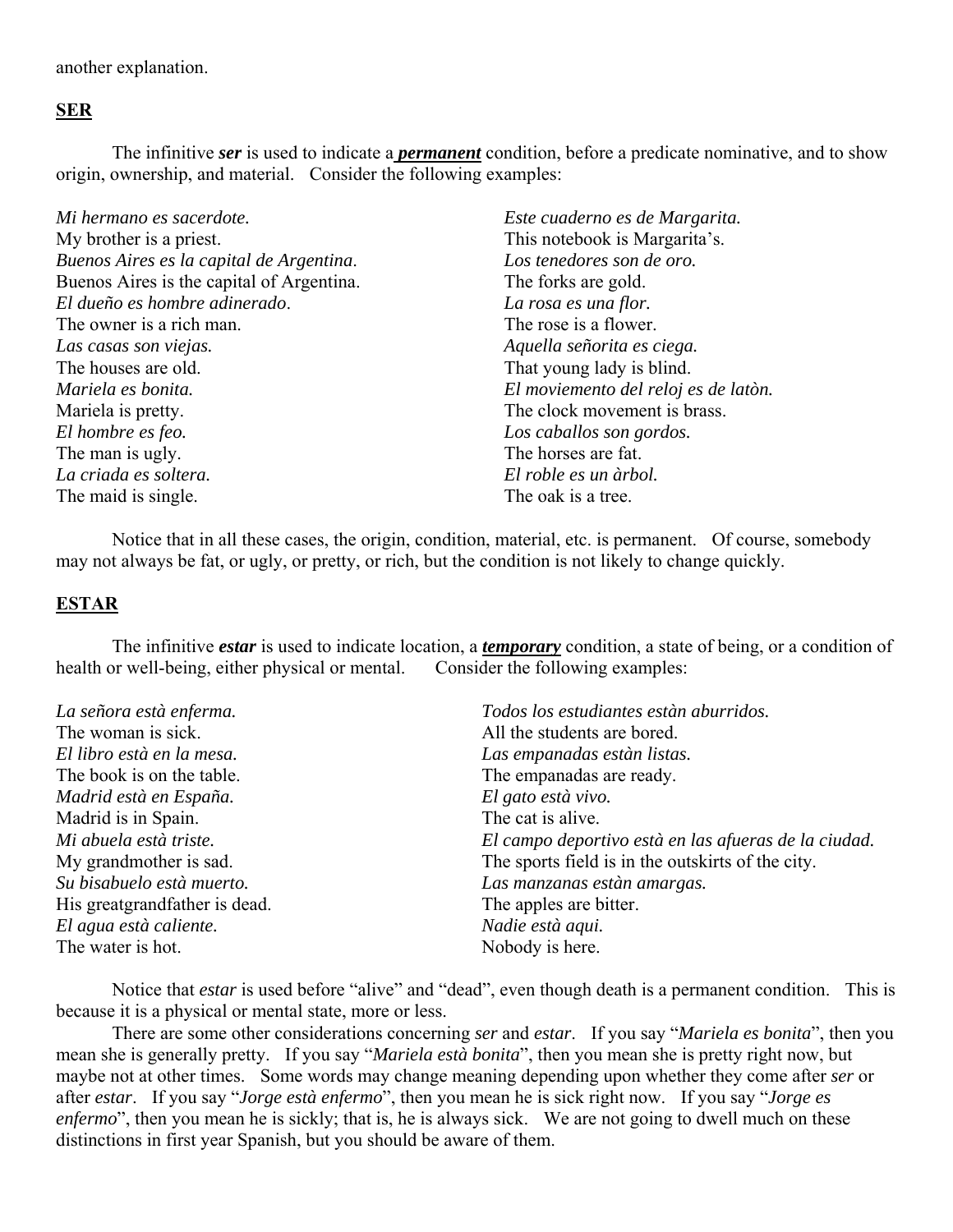## **HAY**

*Hay* is a really useful word in Spanish. As indicated above, it means variously "there is", "there are", "is there" and "are there". When used before *que* and followed by an infinitive, it can mean "it is necessary to". It is part of several idiomatic expressions. Consider the following examples:

*Hay mas que veinte estudiantes aquì.* There are more than twenty students here. *¿Hay alguien aquì que habla español?* Is there anyone here who speaks Spanish? *Hay que tomar una prueba hoy.* It is necessary to take a test today. *Hay un gato encima del borde.* There is a cat atop the fence.

¡*No hay de què!* You're welcome!/Don't mention it! *¡Hay què ver!* Well, I never! *¿Què hay?* What's up? *¿Què hay de nuevo?* What's new?

**LESSON EIGHT: INFINITIVES** *(conjugated in the present and preterite, with imperatives*)

| abordar (to board, go on board)     |               |             |  |
|-------------------------------------|---------------|-------------|--|
| yo                                  | abordo abordè |             |  |
| tù                                  | abordas       | abordaste   |  |
| Ud./èl/ella                         | aborda        | abordò      |  |
| nosotros-as                         | abordamos     | abordamos   |  |
| vosotros-as                         | abordàis      | abordasteis |  |
| Uds./ellos/ellas                    | abordan       | abordaron   |  |
| aborda, no abordes, aborde, aborden |               |             |  |

#### **abrochar** *(to button up, fasten, close up)*

| yo                                      | abrocho    | abrochè      |
|-----------------------------------------|------------|--------------|
| tù                                      | abrochas   | abrochaste   |
| Ud./èl/ella                             | abrocha    | abrochò      |
| nosotros-as                             | abrochamos | abrochamos   |
| vosotros-as                             | abrochàis  | abrochasteis |
| Uds./ellos/ellas                        | abrochan   | abrocharon   |
| abrocha, no abroches, abroche, abrochen |            |              |

#### **alcanzar** *(to reach, overtake, follow, pursue)*

| yo                                      | alcanzo             | alcancè                |
|-----------------------------------------|---------------------|------------------------|
| tù                                      | alcanzas alcanzaste |                        |
| Ud./èl/ella                             | alcanzaalcanzò      |                        |
| nosotros-as                             |                     | alcanzamos alcanzamos  |
| vosotros-as                             |                     | alcanzàis alcanzasteis |
| Uds./ellos/ellas                        | alcanzaalcanzaron   |                        |
| alcanza, no alcances, alcance, alcancen |                     |                        |

#### **compartir** *(to share, divide)*

| yo                                          | comparto    | comparti      |
|---------------------------------------------|-------------|---------------|
| tù                                          | compartes   | compartiste   |
| Ud./èl/ella                                 | comparte    | compartiò     |
| nosotros-as                                 | compartimos | compartimos   |
| vosotros-as                                 | compartis   | compartisteis |
| Uds./ellos/ellas                            | comparten   | compartieron  |
| comparte, no compartas, comparta, compartan |             |               |
|                                             |             |               |

| caminar (to walk, go along)         |                      |           |  |
|-------------------------------------|----------------------|-----------|--|
| yo                                  | caminocaminè         |           |  |
| tù                                  | caminas caminaste    |           |  |
| Ud./èl/ella                         | camina caminò        |           |  |
| nosotros-as                         | caminamos caminamos  |           |  |
| vosotros-as                         | caminàis caminasteis |           |  |
| Uds./ellos/ellas                    | caminan              | caminaron |  |
| camina, no camines, camine, caminen |                      |           |  |

#### **cenar** *(to have supper, eat dinner)*

| yo                          | ceno    | cenè      |
|-----------------------------|---------|-----------|
| tù                          | cenas   | cenaste   |
| Ud./èl/ella                 | cena    | cenò      |
| nosotros-as                 | cenamos | cenamos   |
| vosotros-as                 | cenais  | cenasteis |
| Uds./ellos/ellas            | cenan   | cenaron   |
| cena, no cenes, cene, cenen |         |           |

#### **comparar** *(to compare)*

| yo                                      | comparo    | comparè      |
|-----------------------------------------|------------|--------------|
| tù                                      | comparas   | comparaste   |
| Ud./èl/ella                             | compara    | comparò      |
| nosotros-as                             | comparamos | comparamos   |
| vosotros-as                             | comparàis  | comparasteis |
| Uds./ellos/ellas                        | comparan   | compararon   |
| compara, no compares, compare, comparen |            |              |

| confortar (to comfort, soothe) |             |               |  |
|--------------------------------|-------------|---------------|--|
| yo                             | conforto    | confortè      |  |
| tù                             | confortas   | confortaste   |  |
| Ud./èl/ella                    | conforta    | confortò      |  |
| nosotros-as                    | confortamos | confortamos   |  |
| vosotros-as                    | confortàis  | confortasteis |  |
| Uds./ellos/ellas               | confortan   | confortaron   |  |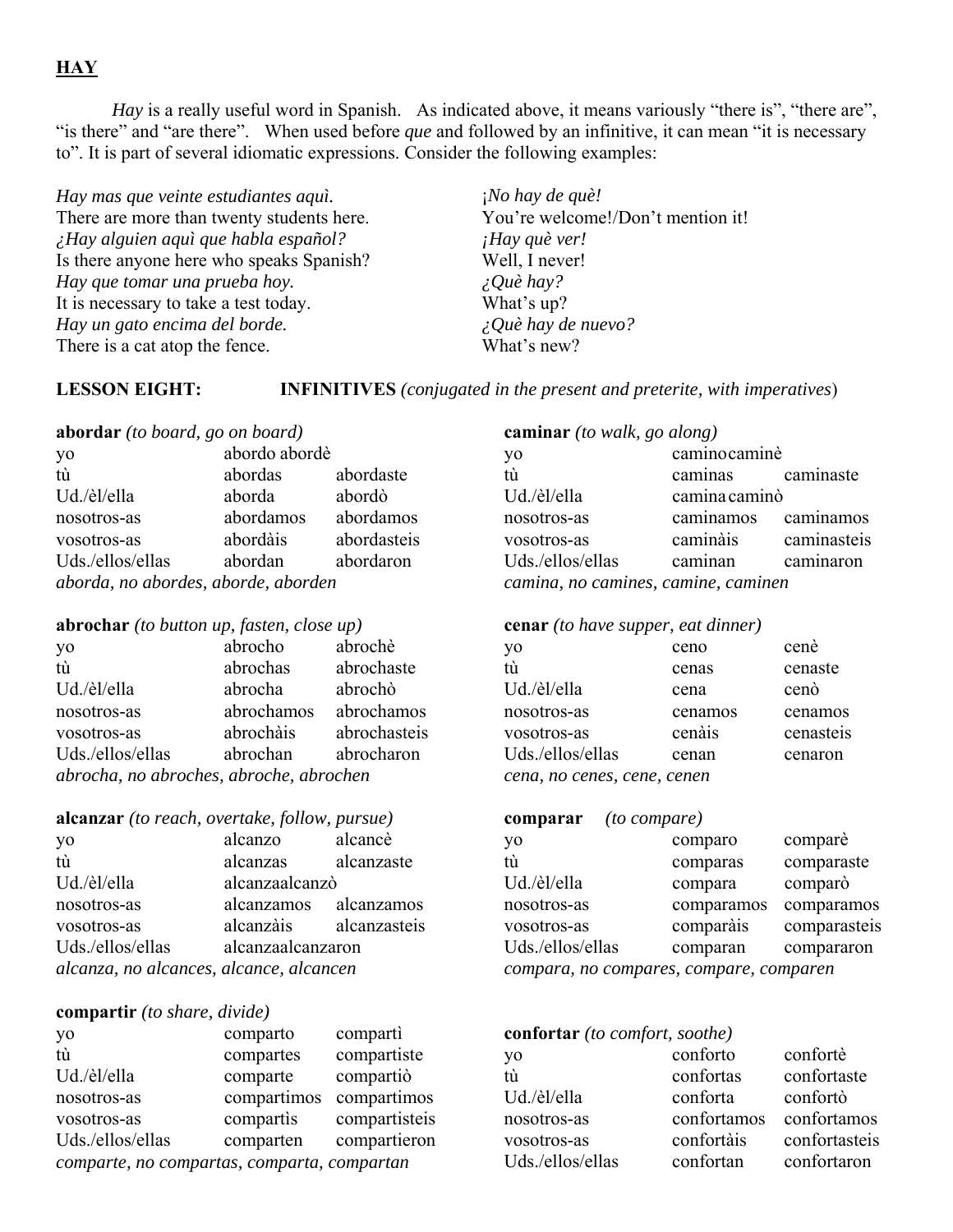# *conforta, no confortes, conforte, conforten*

#### **consultar** *(to consult)*

|                                             | consulto    | consultè      |
|---------------------------------------------|-------------|---------------|
| yo<br>tù                                    | consultas   | consultaste   |
| Ud./èl/ella                                 | consulta    | consultò      |
| nosotros-as                                 | consultamos | consultamos   |
| vosotros-as                                 | consultàis  | consultasteis |
| Uds./ellos/ellas                            | consultan   | consultaron   |
| consulta, no consultes, consulte, consulten |             |               |

## **contrastar** *(to contrast)*

| yo                                              | contrasto                 | contrastè      |
|-------------------------------------------------|---------------------------|----------------|
| tù                                              | contrastas                | contrasteis    |
| Ud./èl/ella                                     | contrasta                 | contrastò      |
| nosotros-as                                     | contrastamos contrastamos |                |
| vosotros-as                                     | contrastàis               | contrastasteis |
| Uds./ellos/ellas                                | contrastan                | contrastaron   |
| contrasta, no contrastes, contraste, contrasten |                           |                |

#### **conversar** *(to converse)*

| yo<br>tù                                    | converso    | conversè      |
|---------------------------------------------|-------------|---------------|
|                                             | conversas   | conversaste   |
| Ud./èl/ella                                 | conversa    | conversò      |
| nosotros-as                                 | conversamos | conversamos   |
| vosotros-as                                 | conversàis  | conversasteis |
| Uds./ellos/ellas                            | conversan   | conversaron   |
| conversa, no converses, converse, conversen |             |               |

#### **crear** *(to create)*

| yo                          | creo    | creè      |
|-----------------------------|---------|-----------|
| tù                          | creas   | creaste   |
| Ud./èl/ella                 | crea    | creò      |
| nosotros-as                 | creamos | creamos   |
| vosotros-as                 | creais  | creasteis |
| Uds./ellos/ellas            | crean   | crearon   |
| crea, no crees, cree, creen |         |           |

#### **dejar** *(to leave, let, allow)*

| yo                          | dejo    | dejè      |
|-----------------------------|---------|-----------|
| tù                          | dejas   | dejaste   |
| Ud./èl/ella                 | deja    | dejò      |
| nosotros-as                 | dejamos | dejamos   |
| vosotros-as                 | dejàis  | dejasteis |
| Uds./ellos/ellas            | dejan   | dejaron   |
| deja, no dejes, deje, dejen |         |           |

#### **desear** *(to wish, desire, want)*

| yo                              | deseo              | deseè    |
|---------------------------------|--------------------|----------|
| tù                              | deseas             | deseaste |
| Ud./èl/ella                     | desea              | deseò    |
| nosotros-as                     | deseamos           | deseamos |
| vosotros-as                     | deseàis deseasteis |          |
| Uds./ellos/ellas                | desean             | desearon |
| desea, no desees, desee, deseen |                    |          |

#### **desembarcar** *(to disembark, deplane)*

| yo                                        | desembarco desembarquè    |                              |
|-------------------------------------------|---------------------------|------------------------------|
| tù                                        |                           | desembarcas desembarcaste    |
| Ud./èl/ella                               | desembarca desembarcò     |                              |
| nosotros-as                               |                           | desembarcamos desembarcamos  |
| vosotros-as                               |                           | desembarcàis desembarcasteis |
| Uds./ellos/ellas                          | desembarcan desembarcaron |                              |
| desembarca, no desembarques, desembarque, |                           |                              |
| desembarquen                              |                           |                              |

#### **durar** *(to last, endure)*

| yo                          | duro    | durè      |
|-----------------------------|---------|-----------|
| tù                          | duras   | duraste   |
| Ud./èl/ella                 | dura    | durò      |
| nosotros-as                 | duramos | duramos   |
| vosotros-as                 | duràis  | durasteis |
| Uds./ellos/ellas            | duran   | duraron   |
| dura, no dures, dure, duren |         |           |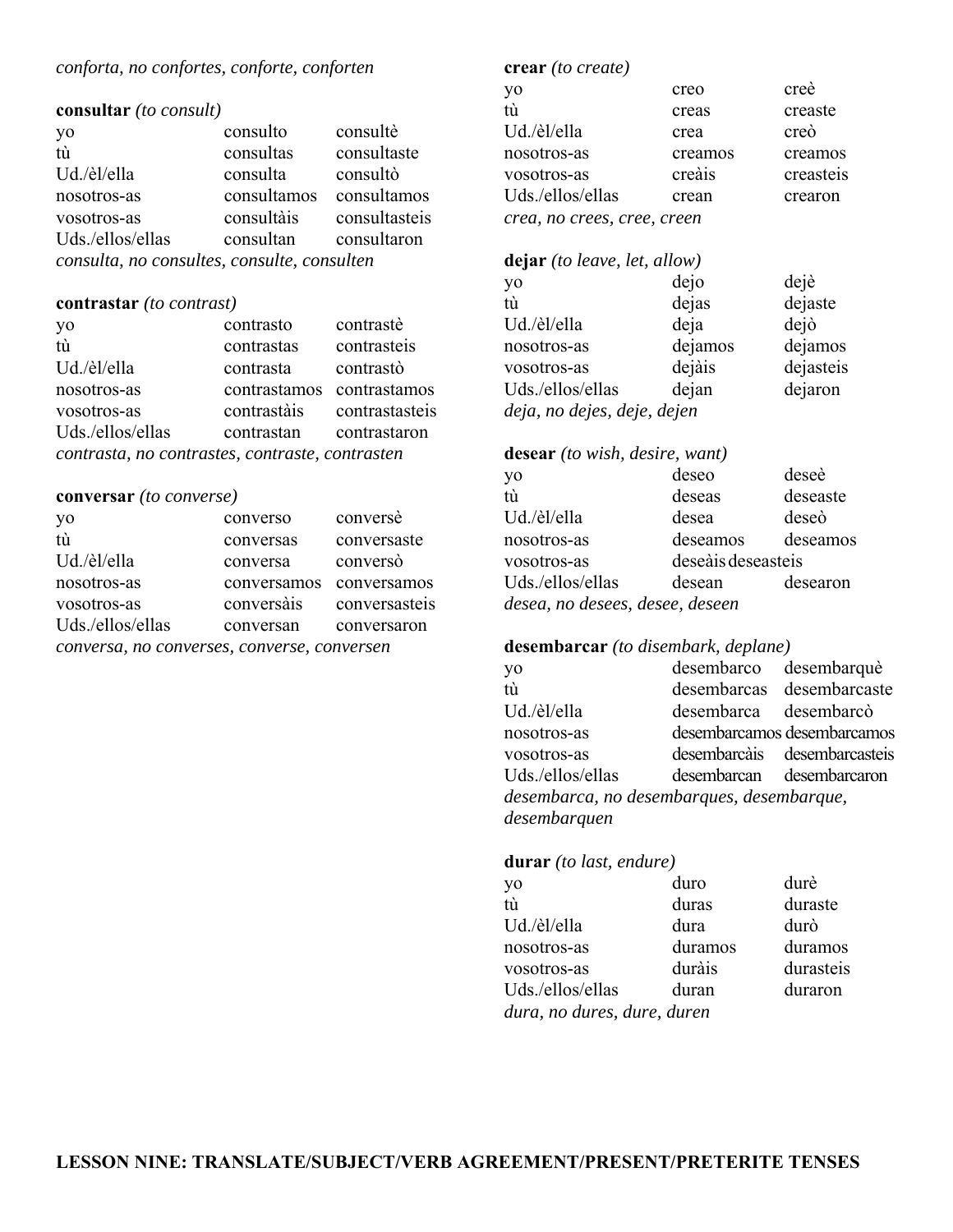Write the correct verb conjugation for each subject. Put the present tense in the first blank and Directions: the preterite in the second blank. Then translate the subject and write it in the third blank.

| 01.<br>canta<br>cantò | Mi tìa (sings)                                                                                                         | 12. | Las hojas (fall)                                                                                                       | 23. | Las niñas (watch)                                                              |
|-----------------------|------------------------------------------------------------------------------------------------------------------------|-----|------------------------------------------------------------------------------------------------------------------------|-----|--------------------------------------------------------------------------------|
| my aunt<br>02.        | La abogada (talks)                                                                                                     | 13. | El muchacho (dresses)                                                                                                  | 24. | El carpintero (builds)                                                         |
| 03.                   | La libèlula (flies)                                                                                                    | 14. | Las maestras (teach)                                                                                                   | 25. | <b>Nuestros nietos (arrive)</b>                                                |
| 04.                   | El topo (digs)                                                                                                         | 15. | Tù (bathe)                                                                                                             | 26. | Las enfermeras (leave)                                                         |
| 05.                   | Las avispas (land)                                                                                                     | 16. | Las cabras (climb)                                                                                                     | 27. | Los pàjaros (sleep)                                                            |
| 06.                   | El camerero (serves)                                                                                                   | 17. | <b>Nosotros (read)</b>                                                                                                 | 28. | El cocinero (cooks)                                                            |
| 07.                   | Los perros (bark)                                                                                                      | 18. | El mecànico (repairs)                                                                                                  | 29. | Los niños (play)                                                               |
| 08.                   | Los gatos (scratch)                                                                                                    | 19. | Mi papà (rakes)                                                                                                        | 30. | Ella (gets up)                                                                 |
| 09.                   | El techo (leaks)                                                                                                       | 20. | La lluvia (falls)                                                                                                      | 31. | Mis hermanas (go to bed)                                                       |
| 10.                   | the control of the control of the control of<br>Las señoritas (dance)                                                  | 21. | the control of the control of the control of the control of<br>Los despertadores (ring)                                | 32. | El estudiante (writes)                                                         |
| 11.                   | <u> 2003 - Johann John Stein, mars an Francisco Barbara (</u><br>El caballo (runs)                                     | 22. | El negociante (sells)                                                                                                  | 33. | <u> 1950 - Johann John Stone, market fransk politiker (</u><br>El sol (shines) |
|                       | <u> 1990 - Johann John Stoff, market fan it ferskearre fan it ferskearre fan it ferskearre fan it ferskearre fan i</u> |     | <u> 1950 - Johann John Stoff, deutscher Stoffen und der Stoffen und der Stoffen und der Stoffen und der Stoffen un</u> |     | <u> 1989 - Johann John Stone, market fransk politiker (</u>                    |

**LESSON NINE:** 

**TRANSLATION/PRONOUN USE**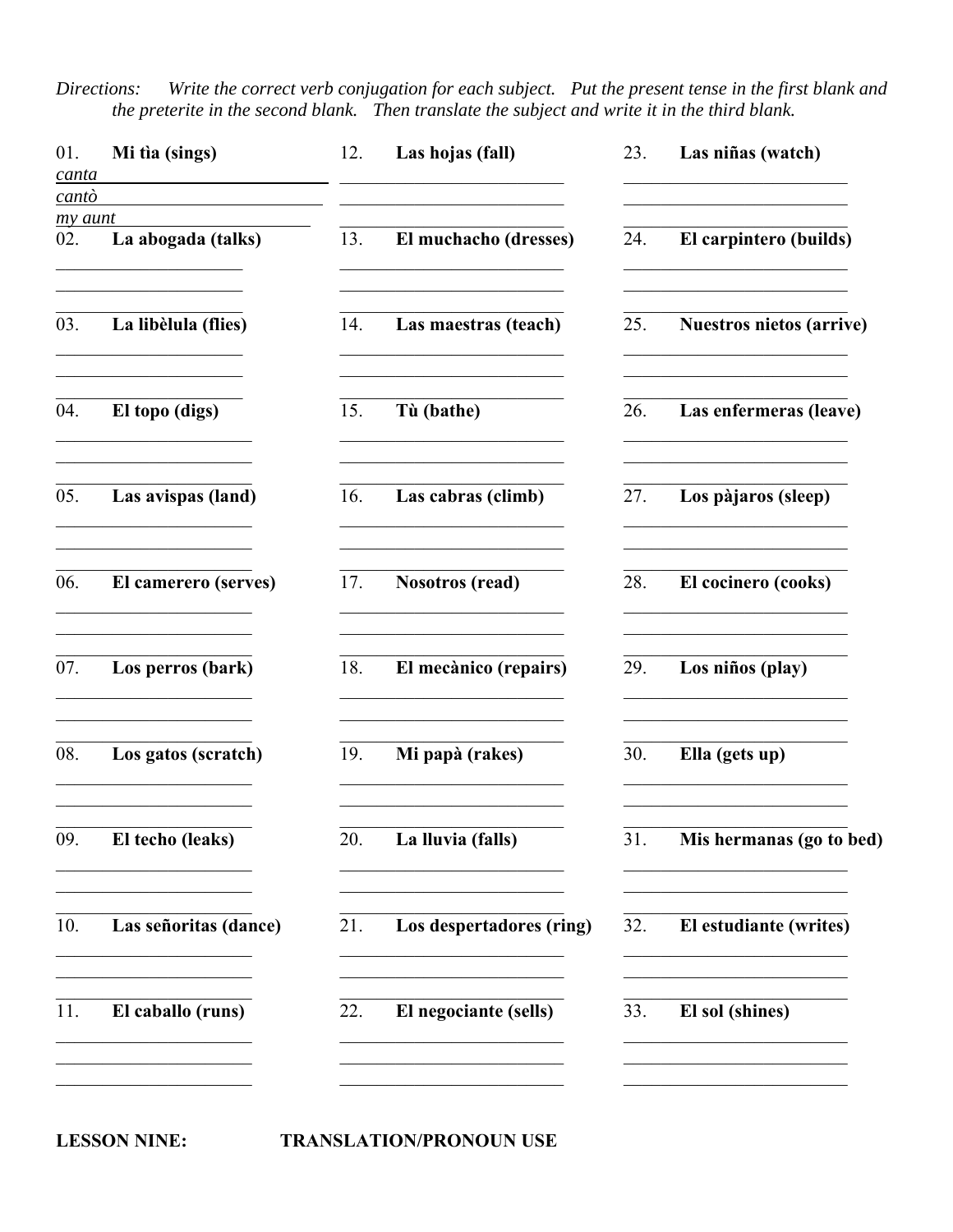Directions: Translate the sentence. Then rewrite it, replacing the underlined, bold-faced words with pronouns. Use familiar command forms and assume that "you" is familiar singular. Remember to use explanatory prepositional phrases.

01. The merchant sold the young ladies the meat pies. El mercante les vendiò las empanadas a las señoritas. El se las vendiò a ellas.

The teachers explained the lesson to Maria and me. 02.

03. The girls don't bring me the books.

The phone is ringing. Answer the **phone**. 04.

 $05.$ There is a spider under the desk. It is necessary to kill it.

 $\overline{06}$ . John and Mary have to paint the wall.

07. Please bring me the paint brushes.

The *fireman* showed the **boys** his *truck*. 08.

09. Joseph wrote his grandfather a letter.

 $10.$ My brother and I bought our sister a goat.

Why don't you buy your mother a new house?  $\overline{11}$ .

 $\overline{12}$ . I have to give my students a test.

13. Tell me a good story!

14. Those stories are very interesting. Read them to me!

<u> 1989 - Johann John Stein, mars an deus Amerikaansk kommunister (</u>

15. Papa put the tools in the storage building.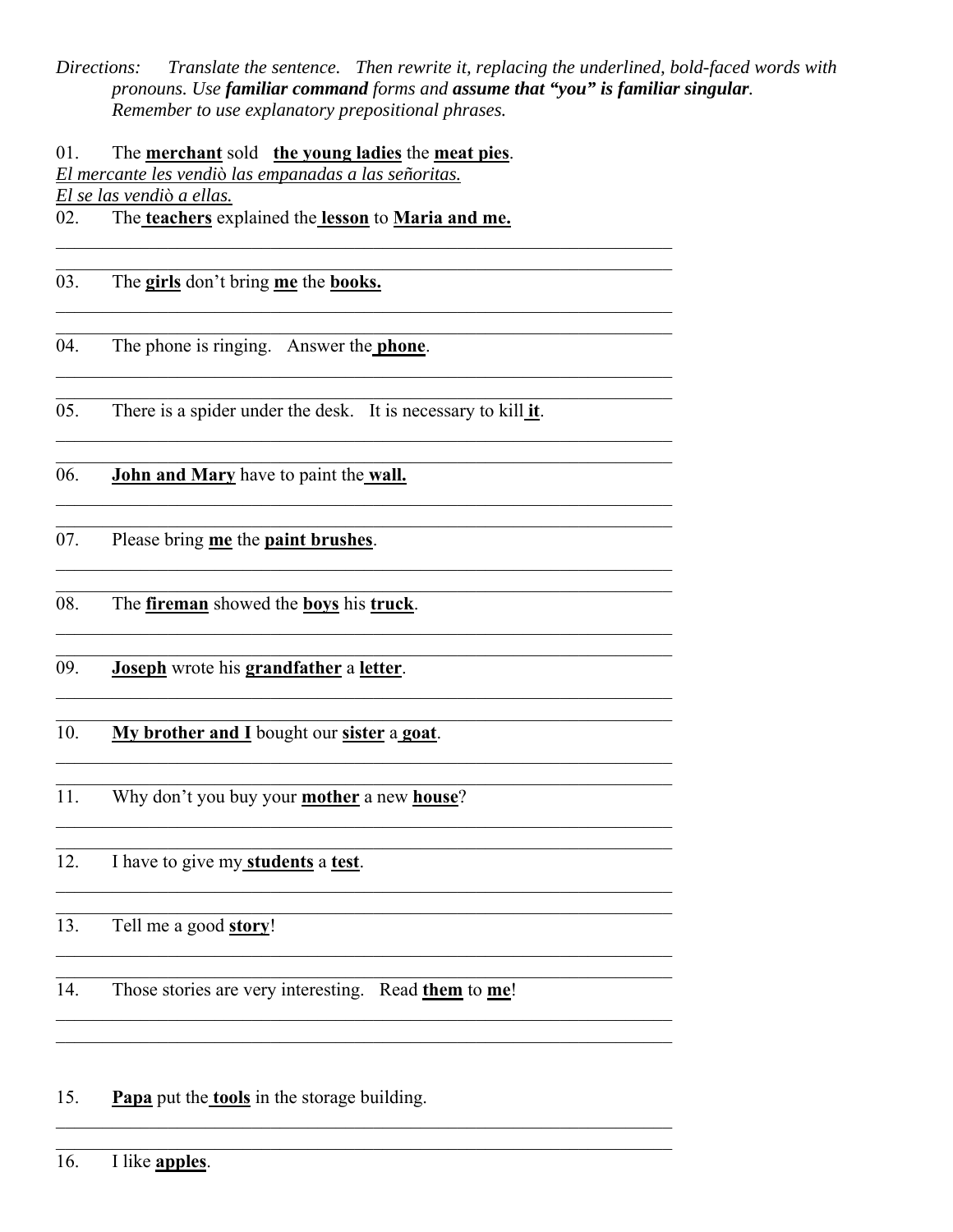| 17. | I am going to buy shirts for myself.   |
|-----|----------------------------------------|
| 18. | The cat scratched my <b>arm</b> .      |
| 19. | He bought his <b>mother flowers</b> .  |
| 20. | <b>Jorge</b> sent his friend a hubcap. |

#### TRANSLATION/GENDER/NUMBER AGREEMENT **LESSON NINE:**

ions: Write in the correct modifier ending. Then, in the second blank, pluralize the noun and modifiers. In the third blank, translate the plural phrase: Directions:

| 01. | El tapacubo desapretad                                                            | 09. | La cara quemad          |
|-----|-----------------------------------------------------------------------------------|-----|-------------------------|
|     | Los tapacubos desapretados                                                        |     |                         |
|     | The loose hubcaps                                                                 |     |                         |
|     | 02. El tenedor doblad                                                             | 10. | La falda cort           |
| 03. | La cuchara suci                                                                   | 11. | Ese señor ansios        |
| 04. | El camarero aplicado                                                              | 12. | Esa niña animad         |
|     |                                                                                   |     |                         |
| 05. | Este telèfono rosad_____                                                          | 13. | El estudiante apresurad |
| 06. | La mujer analfabet_________<br><u> 1989 - Johann Barn, margaret eta idazlea (</u> | 14. | El negociante honest    |
| 07. | La señorita avispad                                                               | 15. | El banquero tacañ       |
| 08. | La pestaña larg                                                                   | 16. | La casa abandonad       |
|     |                                                                                   |     |                         |
| 17. | La uña rot                                                                        | 19. | La respuesta apropiad   |
|     | <u> 1989 - Johann Barbara, martxa alemaniar a</u>                                 |     |                         |
| 18. | Este clavo doblad                                                                 |     |                         |
|     |                                                                                   | 20. | La abuela afectuos      |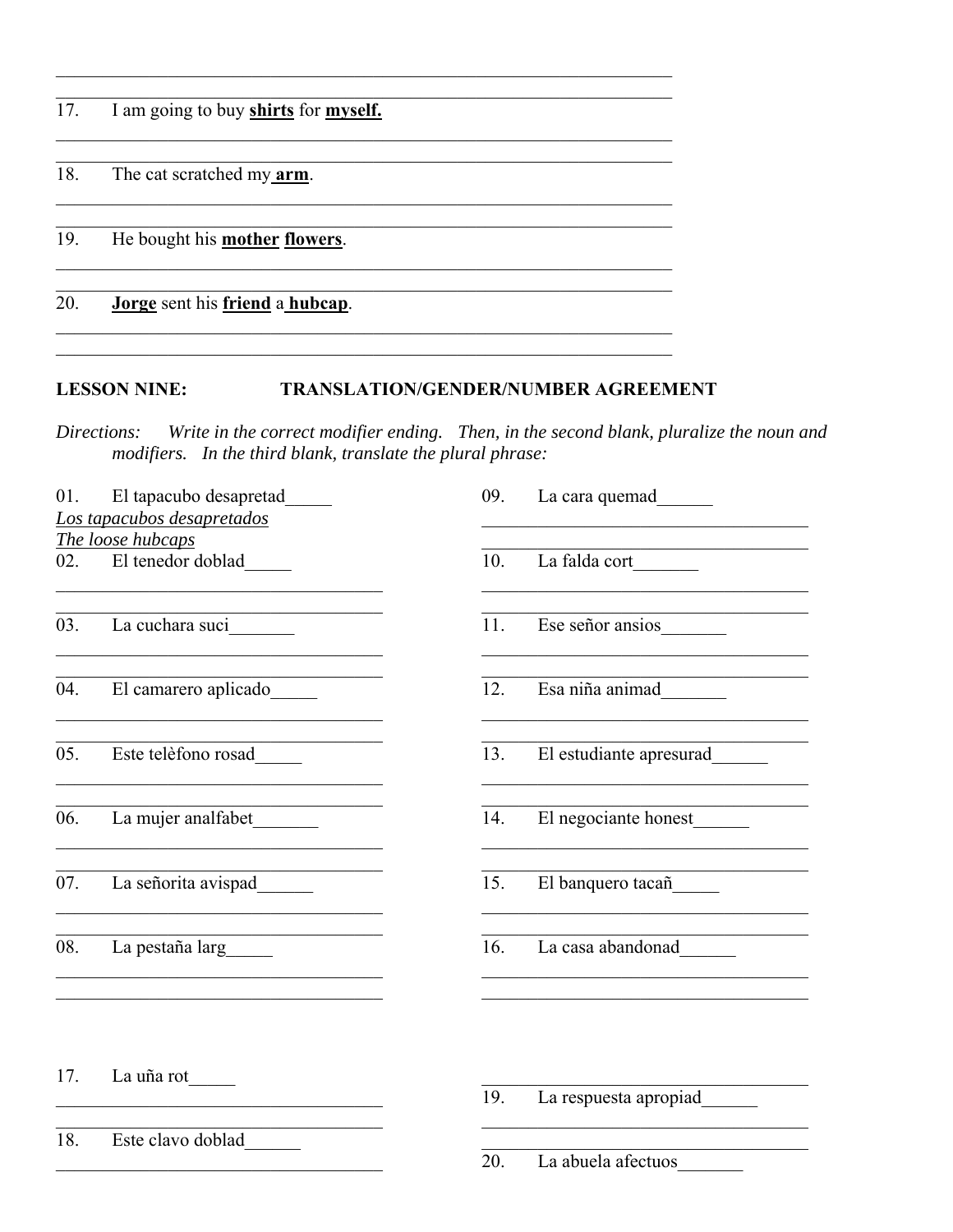|     | 21. Esa cabra alocad                                            | 35  |
|-----|-----------------------------------------------------------------|-----|
|     | 22. El cuento còmic                                             | 36  |
|     | 23. El conductor cieg                                           | 37  |
|     | 24. Una torta delicios                                          | 38  |
|     | 25. Esta niña cariños                                           | 39  |
|     | <u> 1980 - Johann Barbara, martin a</u><br>26. La clase avanzad | 40  |
|     | 27. Ese pàjaro enojad                                           | 41  |
|     | 28. Aquella despena llen                                        | 42  |
|     | 29. Aquel pasillo atestad________                               | 43. |
|     | 30. Una maestra impacient                                       | 44  |
|     | 31. Una historia divertid                                       | 45  |
| 32. | Aquel borde tipic_                                              | 46  |
|     |                                                                 | 47  |
| 33. | La tapa sabros                                                  | 48  |
| 34. | La araña de luces fabulos                                       |     |

# Aquel cuarto privad Este estrapajo arrendad El juego de comedor apuest El labio roj La lección aburrid Esta señora abatid El politico afamad El higado crud La dueña altiv Un bombero agotad El animal autòctan Ese trabajo ardu El campo abismal

#### **LESSON NINE: TRANSLATION/ESTAR/SER/HAY**

Fill in the blank with the correct form of either ser, estar, or hay. Then translate the sentence. Directions:

Esos libros allì \_\_\_\_\_\_ mìos. 01.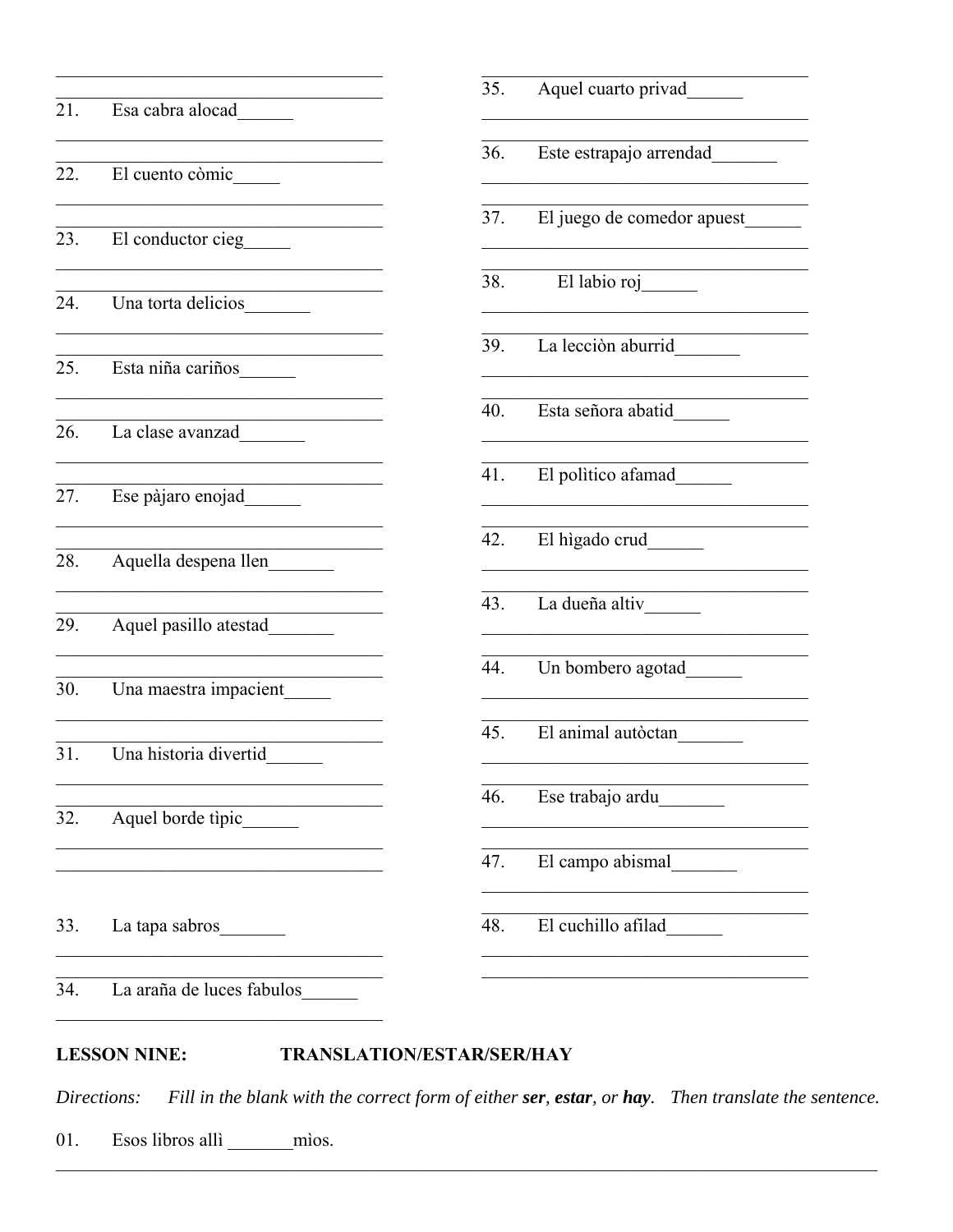| 02. | La casa en las afueras de la ciudad.                                                         |
|-----|----------------------------------------------------------------------------------------------|
| 03. | No nadie en el salòn de clase.                                                               |
| 04. | ¿Dònde la llave que abre esta cerradura?                                                     |
| 05. | $i$ De dònde $\qquad$ los estudiantes alli?                                                  |
| 06. | ¡Què sorpresa! ¡Cristina __________________ muy bonita hoy!                                  |
| 07. | Nosotros muy inteligentes.                                                                   |
| 08. |                                                                                              |
| 09. |                                                                                              |
| 10. | Juanita y yo cansados y ansiosos.                                                            |
| 11. | $\lambda$ alguièn allì en la escuela?                                                        |
| 12. | que hacer todo el trabajo antes de las tres de la tarde.                                     |
| 13. | muchas cosas que debemos considerar, pero nos falta el tiempo.                               |
| 14. | Necesitamos tres palas para excavar los postes, pero no _______ màs que dos en el cobertizo. |
| 15. | $\lambda$ tù listo a salir?                                                                  |
| 16. |                                                                                              |
| 17. | La piscina al lado del jardìn.                                                               |
| 18. | La lección de hoy larga, y los estudiantes aburridos.                                        |
| 19. |                                                                                              |
| 20. |                                                                                              |
| 21. | $\lambda$ Còmo el muchacho nuevo? $\lambda$ guapo?                                           |
| 22. | ¿Quiènes esas chicas alli?                                                                   |
| 23. | Todos los estudiantes en el campo deportivo.                                                 |
|     | <b>LESSON NINE:</b><br><b>IMPERATIVES</b>                                                    |

*Directions: Translate the following sentences, using the familiar imperative form. In the second blank, write* the *formal imperative form. An asterisk (\*) means use the singular, and a crosshatch (#) means*  $\frac{d}{dx}$  *use the plural. Use explanatory prepositional phrases where needed with the pronouns:*

01. Put the groceries on the counter. *Pon los comestibles en el mostrador.*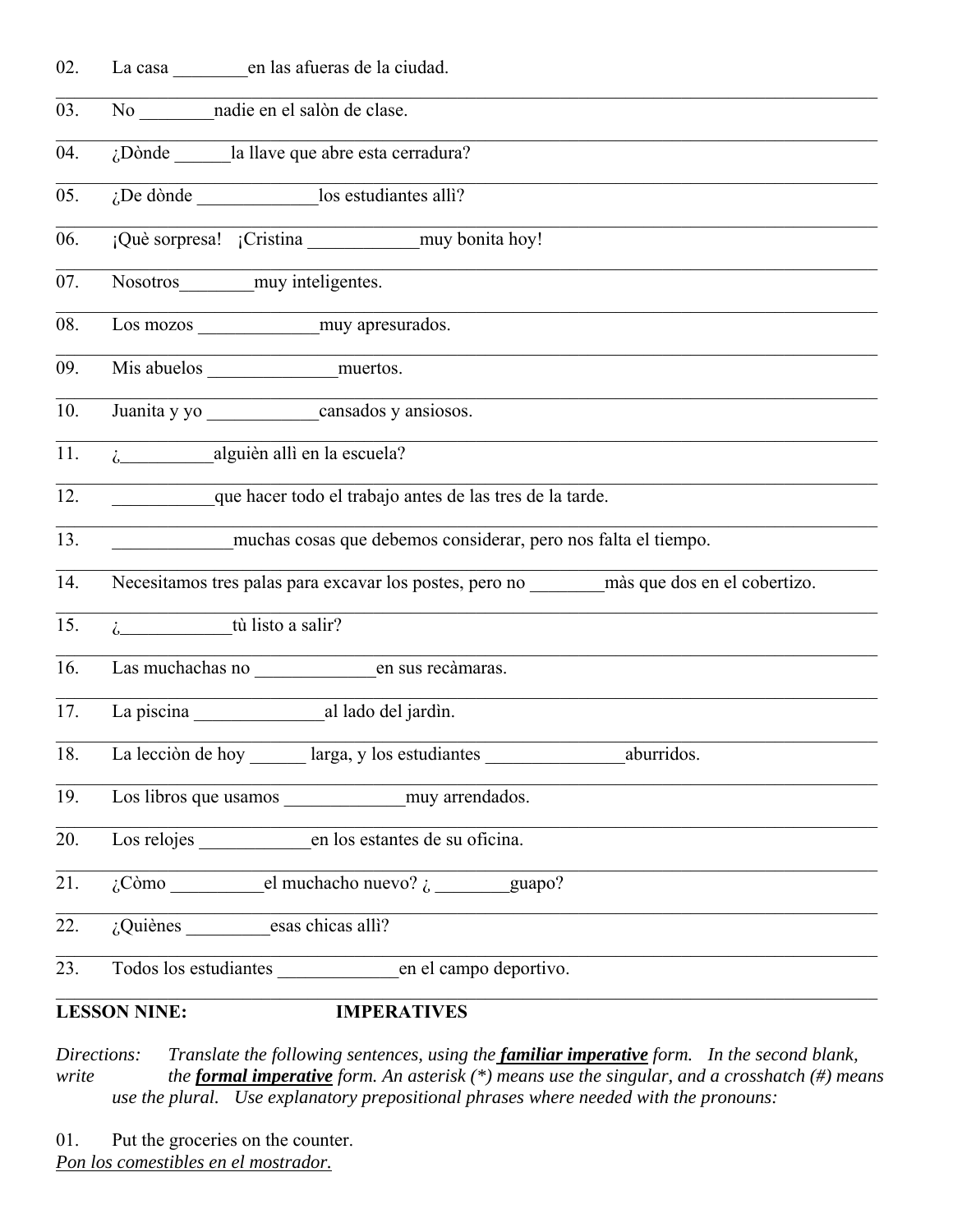<u>Ponga Ud.\*</u><br>03. Put them on the counter. (Referring to #1 above)

| #                                          |
|--------------------------------------------|
| Don't use up all of the paper.             |
|                                            |
| $\ast$                                     |
| Give Andreo the new pillow.                |
| $\ast$                                     |
| Give it to him. (Referring to #4 above)    |
|                                            |
| $\ast$                                     |
| Tell the teacher the funny story.          |
|                                            |
| #                                          |
| Tell it to her. (Referring to $#6$ above)  |
|                                            |
| $\#$                                       |
| Don't annoy the dog.                       |
| $\ast$                                     |
| Don't annoy him. (Referring to #8 above)   |
|                                            |
| *                                          |
| Rent a house today.                        |
|                                            |
| #                                          |
| Rent it today. (Referring to #10 above)    |
|                                            |
| $\#$                                       |
| Please trap the rats.                      |
| $\ast$                                     |
| Please trap them. (Referring to #12 above) |
|                                            |
| $\ast$                                     |
| Kill the wasps that live under the deck.   |
|                                            |
| ∗                                          |
|                                            |
|                                            |
| Kill them. (Referring to $#14$ above)      |
| *                                          |
| Announce the entry of the owners.          |
|                                            |
| *                                          |
| Don't lose your keys.                      |
|                                            |
| #                                          |
| Don't lose them. (Referring to #17 above)  |
|                                            |